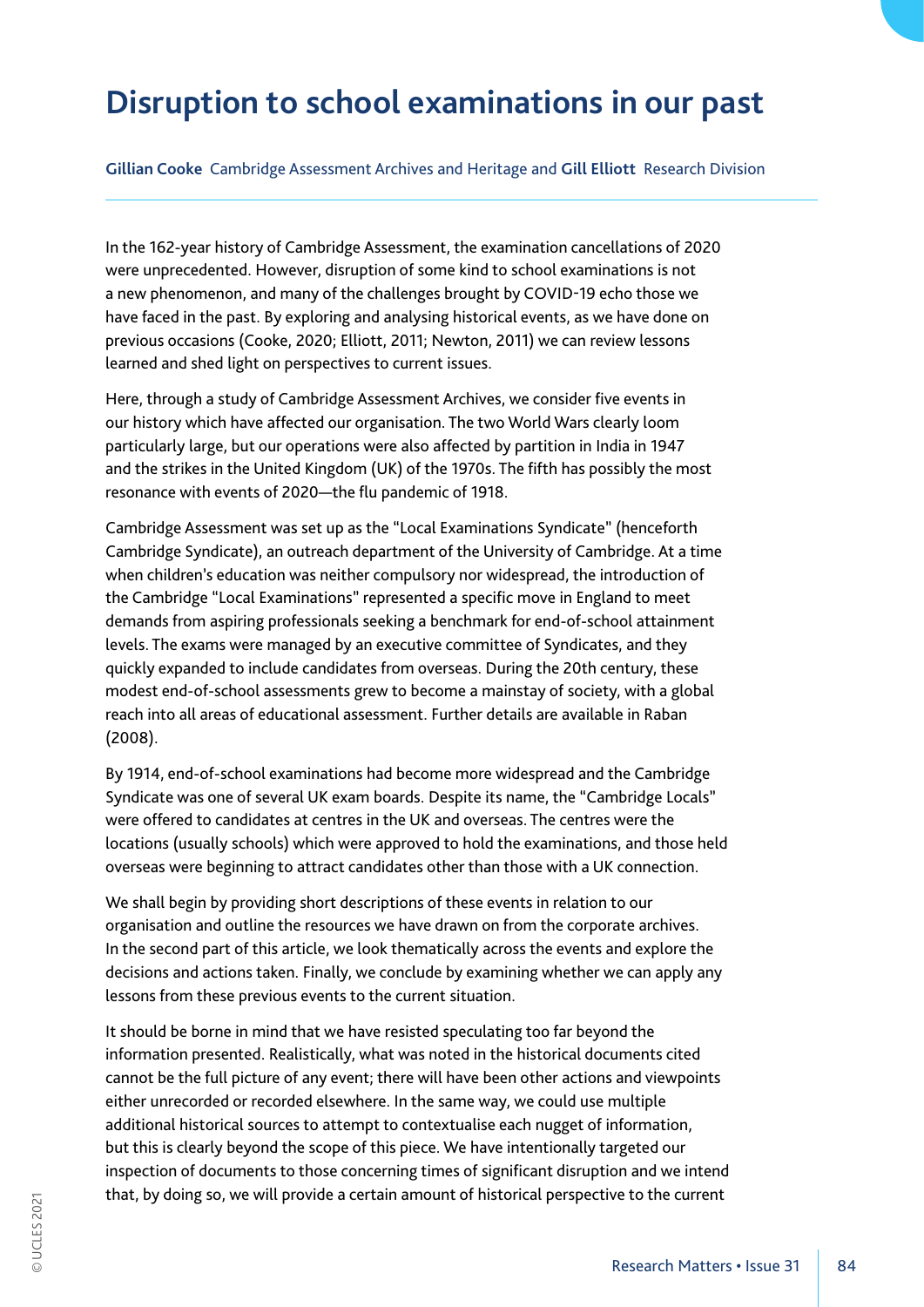situation from the viewpoint of one organisation.

# **The events**

# **First World War**

By 1914, the Cambridge Syndicate was an established organisation with annual candidate entries of around 24,000 and examinations were held at around 350 "local" centres worldwide. The main examinations session was in December and the most immediate impact of the war was the loss of staff, as many rushed to join the armed forces in autumn 1914, some of whom did not return. Other disruptions followed swiftly when bombardments from the sea at West Hartlepool, Scarborough and Whitby interrupted the examinations that December and, the following year, examination documentation bound for Jamaica was lost when the aptly named steamer *The Candidate* was torpedoed. The Annual Reports record long delays in the awarding process but, despite earlier events, the only direct loss of candidates' work was a batch of Higher Examination scripts which were on a ship lost off the Indian coast in June 1917.

# **Flu pandemic**

The flu pandemic was a global catastrophe whose impact is often overshadowed by the First World War. Between March 1918 and March 1920, it claimed more than 50 million lives worldwide—over 200,000 in the UK, and most of them young. There was no governmental or co-ordinated national response in Britain and no National Health Service to treat patients, many of whom died just hours after becoming ill. Coming as it did, at the end of the First World War, the pandemic added to mounting exhaustion and financial distress, and the Cambridge Syndicate minutes reflect this, recording a heated discussion about the management of two centres which had been forced to close. In the end, four centres closed completely and overall candidate numbers dropped by 10 per cent.

# **Second World War**

The impact of the Second World War on the lives of civilians was unprecedented and this is the most documented of all the disruptions faced by the organisation. War measures were introduced straightaway from 1940: the July overseas examinations were discontinued, and the "Junior Exams" withdrawn from the UK. Significantly, the Cambridge Syndicate also moved swiftly to continue its operations with reduced staffing. The legacy of the Cambridge Syndicate from this period comes from two areas, although the second of these only came to light after the war had ended. At home, "Special Circumstances" forms record examinations held during civilian bombing raids, while overseas, specially drafted examination regulations tell of unscheduled examinations held during hostilities for prisoners of war in internment camps.

# **Partition of India**

Following the Indian Independence Act of 1947, the British Raj governance structure dissolved, and the former British India was separated into the two dominion states of India and Pakistan. The Cambridge Syndicate served candidates within and across the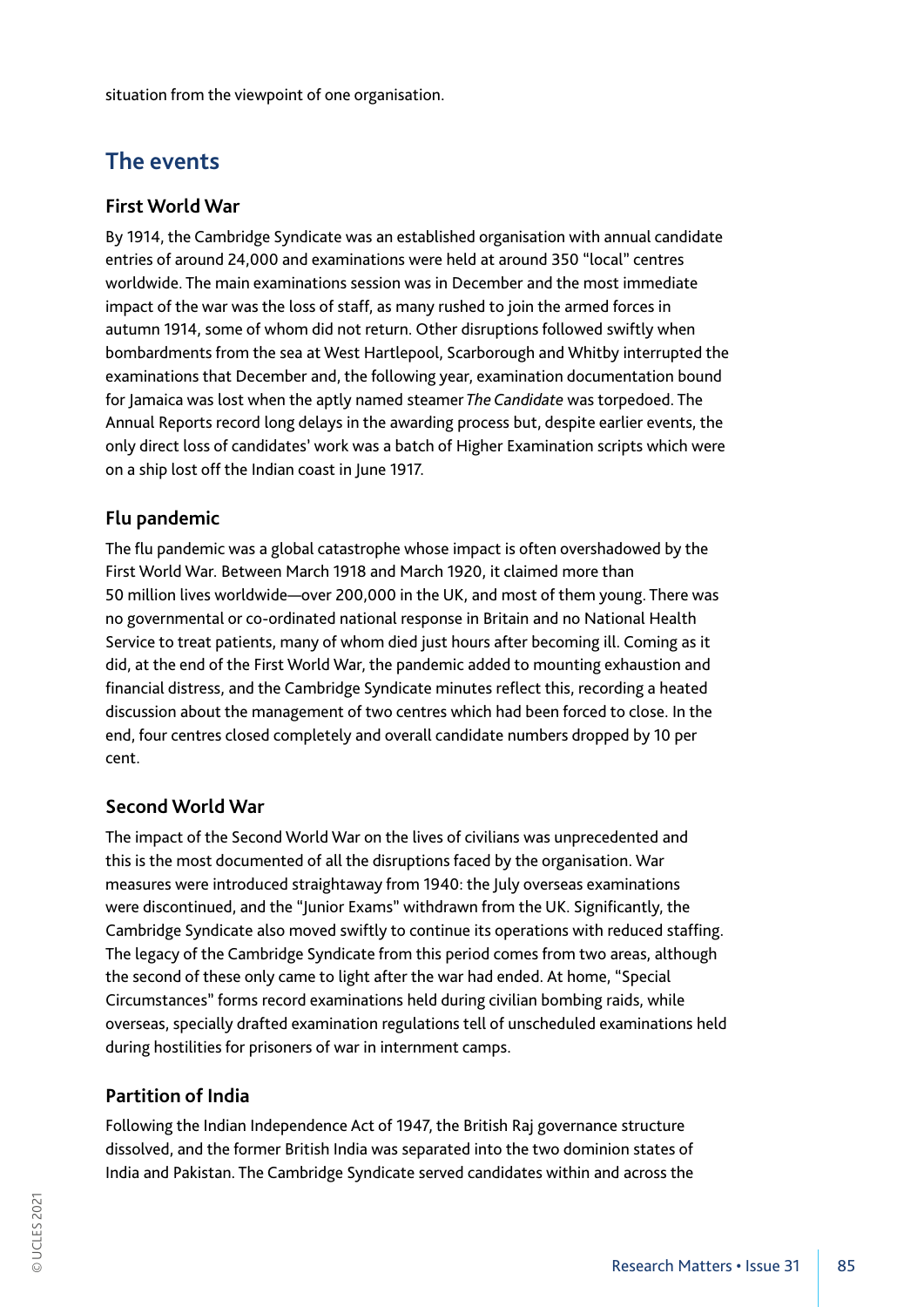two states. Partition was accompanied by a huge amount of local violence and the displacement of students along religious lines, so the Cambridge Syndicate had to make rapid changes to practical arrangements such as the despatch, transport and marking of scripts, and adjust the governance structure of the examinations to take account of the changing political landscape. Candidates who had been displaced were traced, new centres established and new Local Secretaries (responsible for groups of centres) were appointed where needed.

### **Strikes of the 1970s**

By 1971, the total number of entries to the Cambridge Syndicate's examinations was over 430,000, over half of whom were candidates in East Africa, India, Malaysia and the Caribbean who mostly took examinations in November. That year, there was a national postal strike in the UK for seven weeks from January to March and the awarding process of the examinations under these conditions presented a major challenge. From 1972 to 1974, waves of power cuts affected the UK and inflation became a dominating concern. Devaluation of the pound in 1973 caused costs to spiral and the organisation battled to keep afloat, suffering six years of deficit in one decade.

# **Impacts of the events and historical context**

In the following section, we look across the events and explore the decisions and actions taken, under five separate themes:

- 1. Organisational adaptability: Business as usual versus emergency measures.
- 2. Financial impacts: Costs, cost-cutting and unforeseen expenses.
- 3. Principles: The quest to uphold standards.
- 4. Support for candidates and staff.
- 5. Business practice: Short-term measures, aftermath and long-term changes.

The need to carry on as before was an overriding philosophy which had particular resonance during wartime. To bow to disruption caused by an enemy of the state would have demonstrated weakness so, as a result, a stoic attitude to all walks of life, including the running of school examinations, prevailed and became normalised throughout much of this period. By the standards of today, the confrontations and pursuit of examinations among the death and horror of the pandemic and Indian partition appear callous, but the attitudes of the time were set by war. Support for candidates, staff and examiners at these times appears to be similarly thin. By comparison, the strike and utility disruptions of the 1970s had none of the human tragedy but nevertheless elicited a sympathetic response from the Cambridge Syndicate, indicative of changing times.

The need for both to remain solvent and to uphold examination standards are more recognisable to readers today. Quite simply, without reference to standards, the examinations would have lost value and it is noteworthy that the "lesser" disruption of the 1970s includes the most reference to costs.

Although the examinations have survived since 1858, there have been many changes since then and it would be naïve to attribute expansion overseas and increasing nationalisation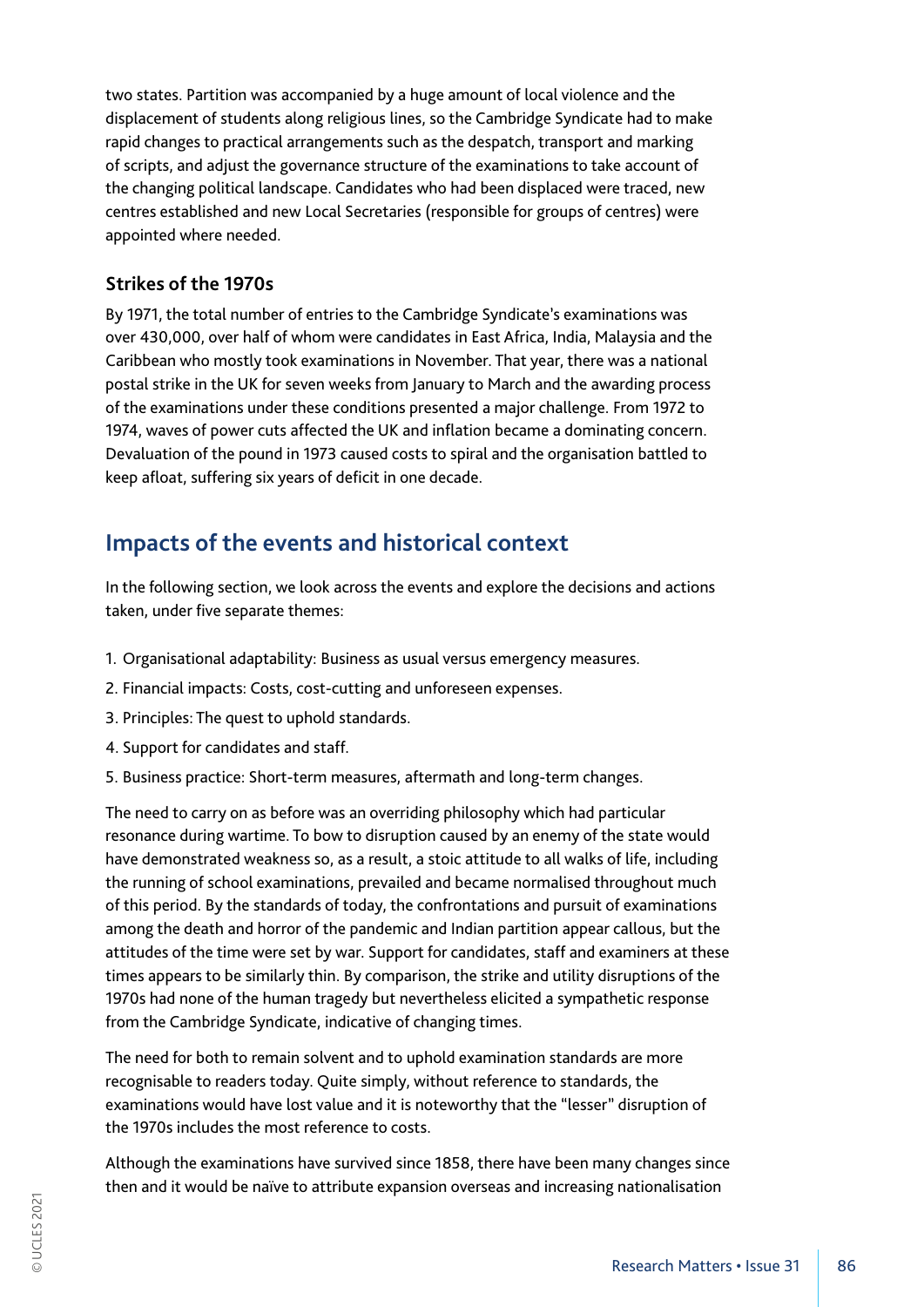of UK examinations to tumultuous events in history. The fact is, however, that whatever the impact of these events, they did not stall progress and development, and may even have acted as a stimulant.

# **1. Panic actions and business as usual**

In spring 1917, the Cambridge Syndicate voted to accept a single German candidate entry for the Certificate of Proficiency Exam and "to carry on as before". This "business as usual" approach was demonstrated a few weeks later when a conference of Head Masters discussed curriculum changes, including the re-introduction of Domestic Science to the curriculum, "useful for girls who wished to be teachers", and whether novels were "good enough as subjects for examination" for boys.

War measures were, nevertheless, introduced; the Cambridge Syndicate appealed to retain staff in 1916 and began to waive late entry fees and consider the practicalities of making carbon copies of candidates' scripts in 1917. Reflecting the stoicism that was popular at the time, the Annual Reports indicate little disruption—the 1917 Annual Report declared that "during the War the number of candidates entered for the Local Examinations has been well maintained". Less so the following year, when exams had to be abandoned in some centres in Asia and Africa. Delays were common and expected; most notable were the December 1915 scripts from Lagos and the Gold Coast which took 22 months to reach Cambridge, via the USA!

Before the Armistice in 1918, the pandemic had begun, but it is not referenced in the Cambridge Syndicate minutes until it peaked in October, where the second of the two long references, entitled "Influenza over again" suggests it was a topic exhausted in conversation. The initial entry is emotive: "Whole centres shut down. Return fees en bloc. This is a precedent". The minute secretary noted "sharply contrasted views" and, below the second entry, took the unusual step of scribbling "Temper of meeting most unsatisfactory". This was clearly not business as usual, yet the December exams session did go ahead with 90 per cent of candidates in attendance.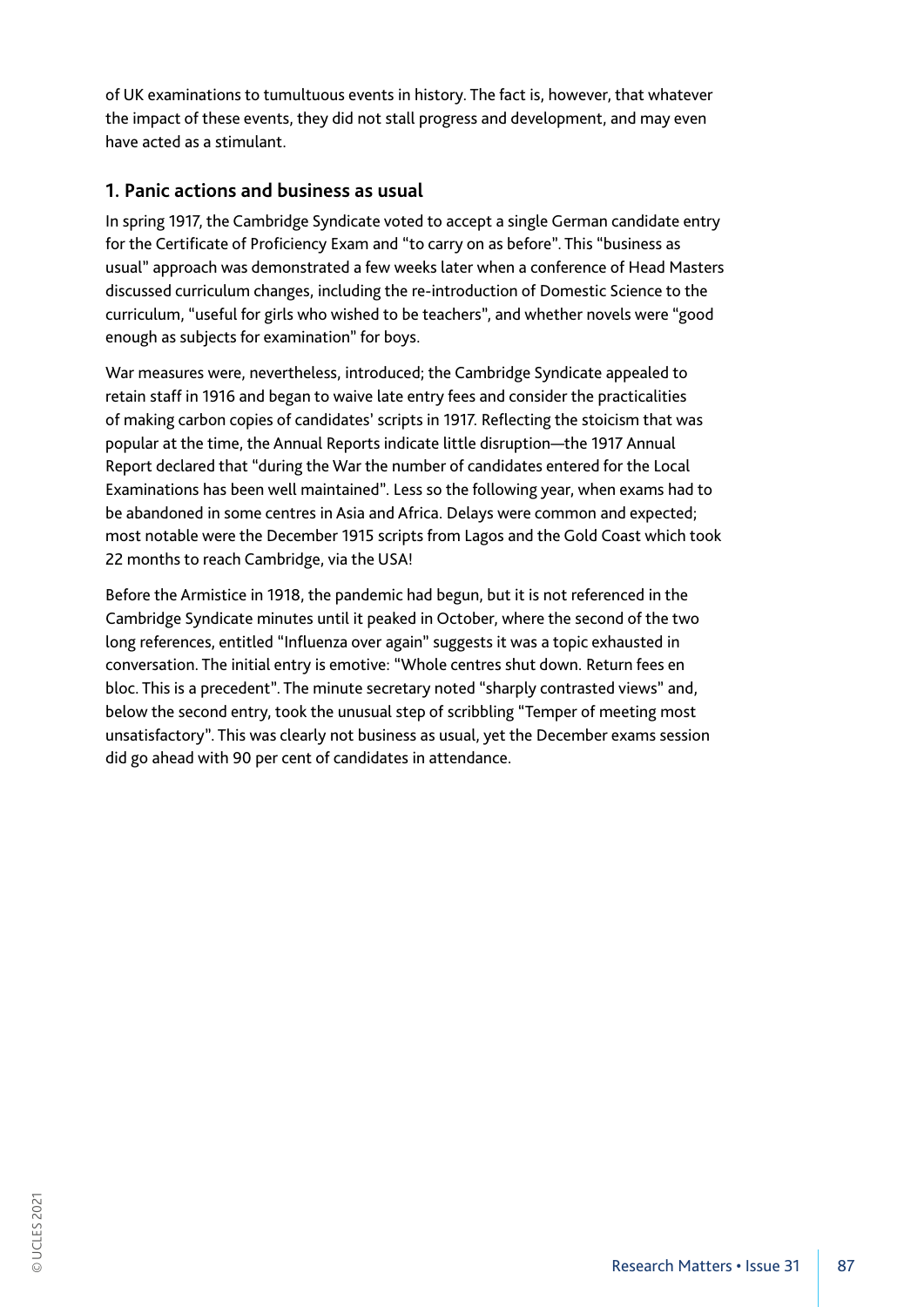misundersta Worthing + Petersfie FWD Etyne fees be re reparde 1 2 mencel Peter field Syndicate return fees in such cases Esca Temper of meet with wort unjatisfactor proceeded

#### **Figure 1: C/CB 1/2 Syndicate minutes 30 October 1918.**

The early months of the Second World War are often referred to as the Phony War, characterised by uncertainty and a lack of military action. The abundance of documentation for this period includes a typescript memo entitled "Possible Emergency Arrangements" which outlines arrangements for evacuated schools in the event of an "international crisis". The Cambridge Syndicate sought to reassure centres and, the day following the outbreak of war, it wrote of its intention "to carry on … work in order to cause the minimum of disturbance to schools whether at home or overseas". With an acknowledgement to a previous era, the notice concludes with: "the situation will show whether it would be advisable to make duplicates of the December scripts before despatching them, as is believed to have been done in 1914–18". Over the following two years the Cambridge Syndicate discussed special regulations, special fees, emergency considerations and the appointment of fire watchers.

Centres affected directly by hostilities were encouraged to submit Special Circumstances reports to highlight candidates for special consideration and some of these still survive; they show that candidates whose homes were demolished, whose grandparents were killed, and who were fire-fighting all night, turned up to take exams the following morning and "showed a marked reluctance to single themselves out as undergoing special hardships" (Wintringham Secondary School, Grimsby). The examinations carried on as directed by the timetable; indeed, candidates at St James' Central School in Burnt Oak, Middlesex took their 1944 exams in an air raid shelter, with only four candidates singled out for special consideration, while candidates at Watford Central school "disregarded siren warnings" during exams and took shelter only when "danger imminent" signals were received.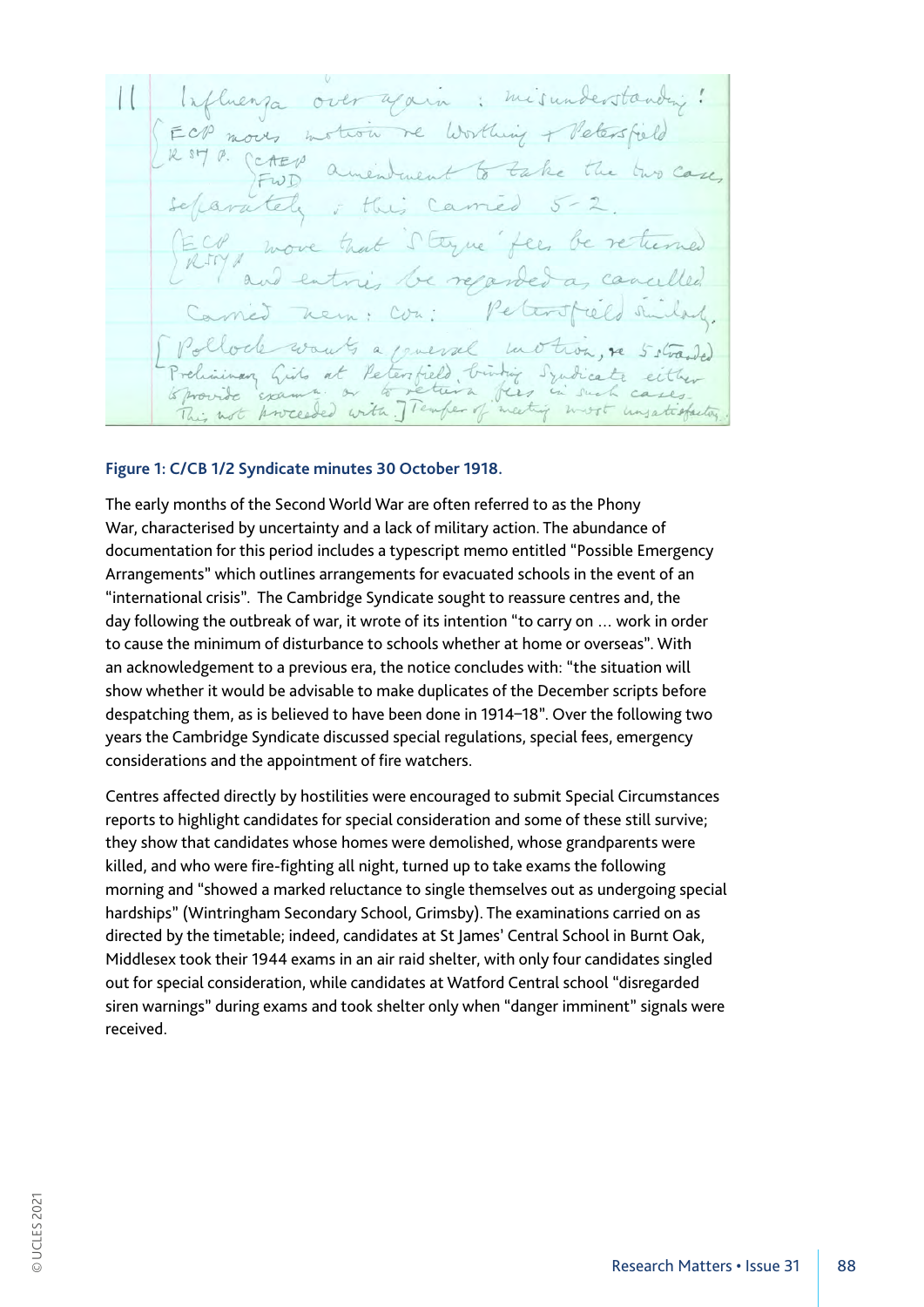

# **Figure 2: Bedales School air-raid shelter 1940. (Reproduced with kind permission of Bedales Archive.)**

As with the previous war, the principal difficulties were transport delays, highlighted in the Annual Reports, which in 1942 record several overseas centres for which candidate scripts had not been received. 1946 marks a return to completed Annual Reports with a full breakdown of entries; it also includes a notification of the withdrawal of special allowances relating to war difficulties.

In similar vein, partition in India brought problems of transporting scripts, including frenzied efforts to secure alternative marking venues and the associated movement of the scripts to the new location. Difficulties were also noted about providing copies of texts, not least in tracking down the whereabouts of displaced publishers.

The Cambridge Syndicate minutes of January 1971 report that the impact of the strike in the UK was felt by over 4,000 examiners involved in post-examination work. Regional depots were set up in the UK, including one at the University of London Senate House, for examiners to deposit scripts for collection and transportation to Cambridge, and staff worked exceptional hours of overtime. The Cambridge Syndicate acknowledged the "arduous" task faced by its staff and examiners and noted with pride "the issue of the December exam results before Easter in spite of difficulties arising from circumstances beyond the Syndicate's control".

# **2. Costs and cost-cutting**

Crises are generally expensive and these disruptions to the examinations were no exception. In October 1915, the Cambridge Syndicate cited "disturbed financial conditions" to refuse a payment to a College, but cost-cutting measures were taken at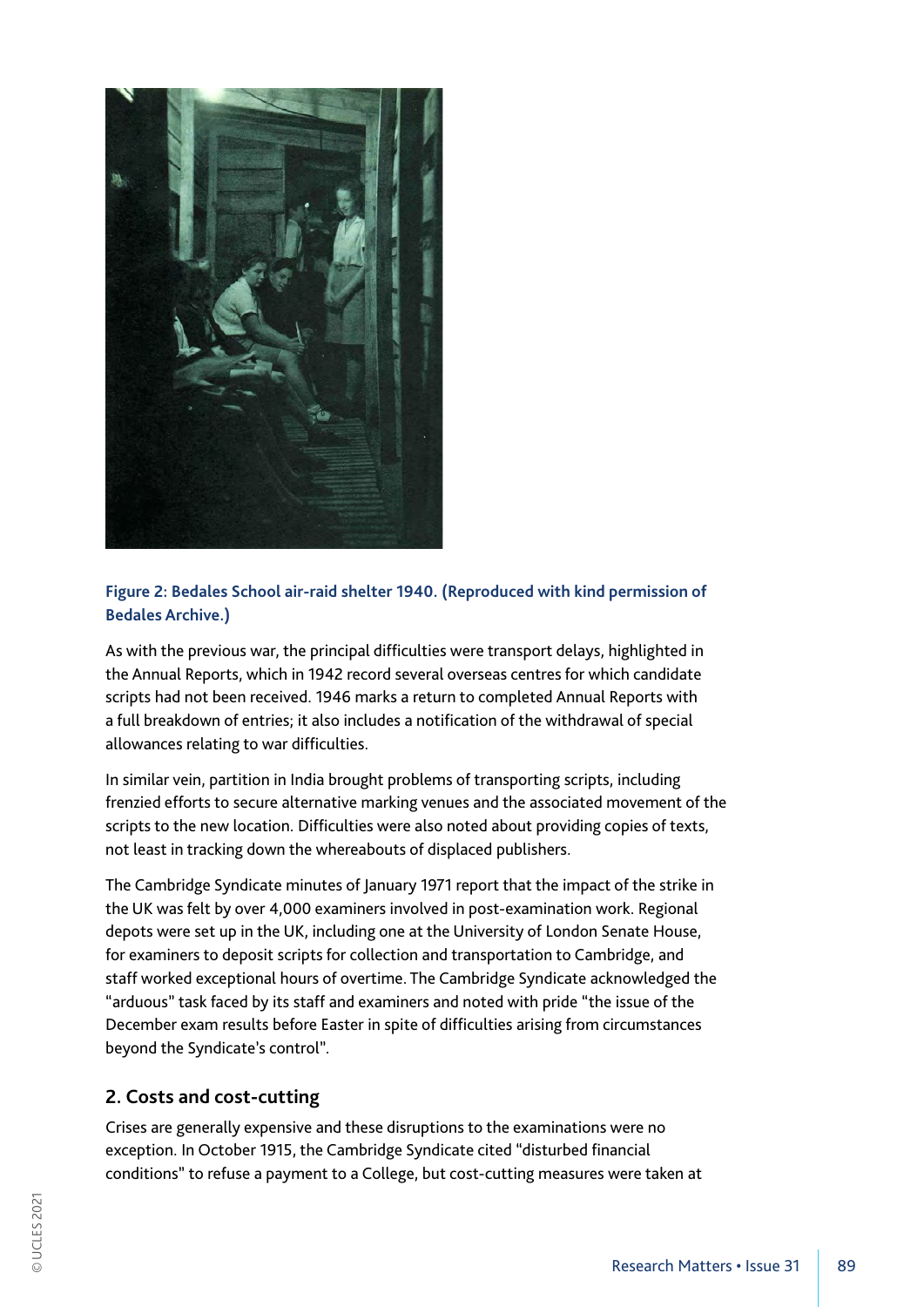administrative level too; in 1917 it took a decision not to publish the examiners' reports, discussed sourcing cheaper envelopes, and began recording minutes on both sides of each page.

The issue of vouchers (which could be used to pay future examination fees) to centres where examinations had not taken place was normal practice, so references to refunds indicate unusual times; Asian and African centres received refunds due to the war in 1917, but the offer of refunds was clearly a contentious issue and sparked a furore when considered for UK centres affected by the flu pandemic. In the end, centres at Worthing and Petersfield received refunds while the centres at St Martin's in Scarborough and Barnard Castle were issued with vouchers, with the caveat that the Cambridge Syndicate was "open to more generous terms if [the] school [was] in difficulty".

The Cambridge Syndicate discussed issuing vouchers in lieu of examination fees for evacuees in May 1940, for use against the full amount for entry in December. For all their planning measures, it was still a period of great uncertainty, and the decision not to go ahead would have undoubtedly caused relief as the war dragged on.

It is a commonly held view that the early 1970s were lean times for the Cambridge Syndicate; Dr Frank Wild became Secretary in 1972 and at his first General Purposes Meeting, he introduced extensive cost-cutting measures, including accounting procedures and sales control, while a capital expenditure budget was also established under his watch. How much of this may have been influenced by raging inflation is unclear, but records for this period are testament to the rising costs; examination fees for UK and overseas candidates rose six times between 1973 and 1977, and in 1978 minutes show that fees paid to examiners were to be increased by 15 per cent from the following year.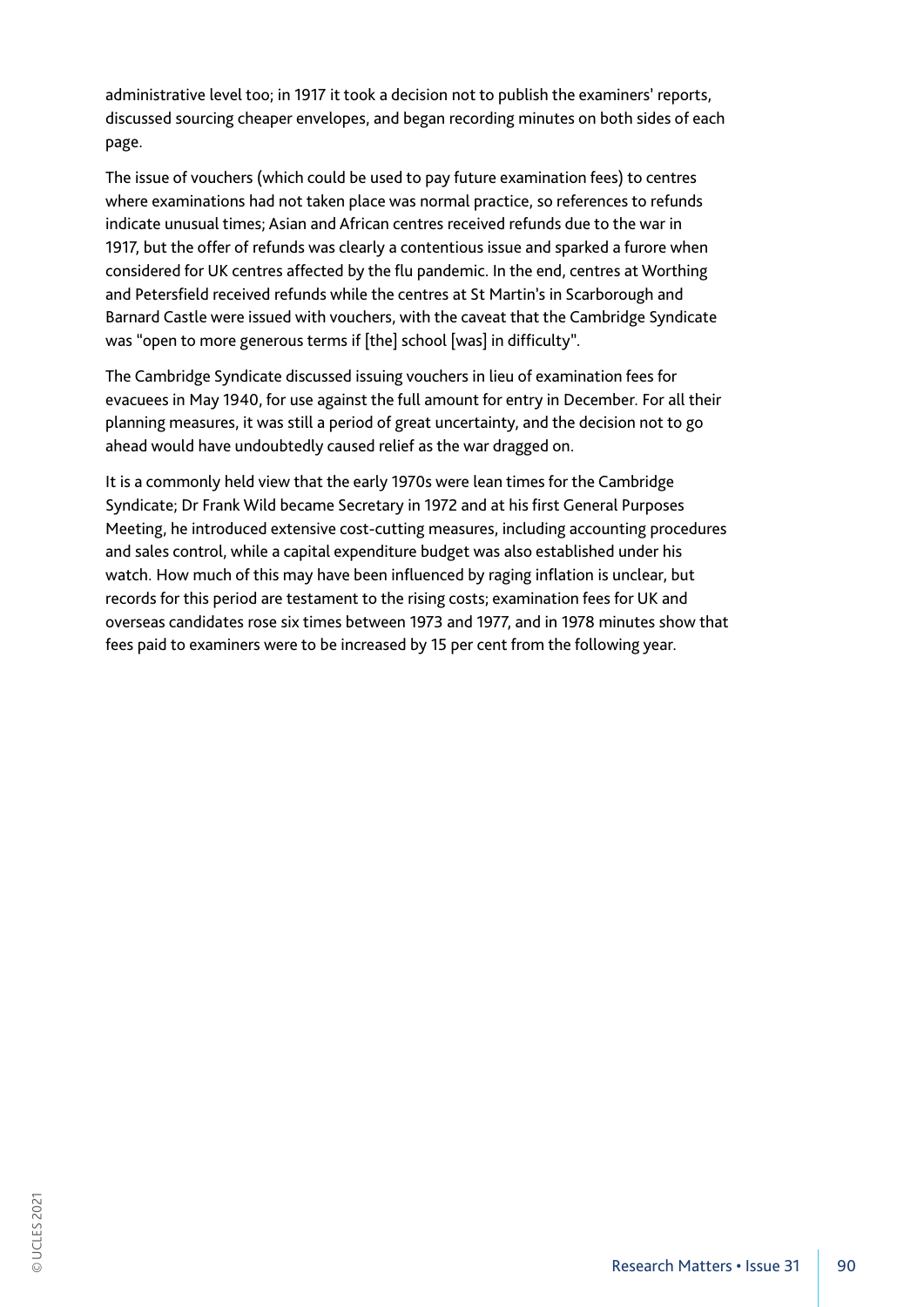| Copies were received of                                                                                                     |       |               |                             |             |
|-----------------------------------------------------------------------------------------------------------------------------|-------|---------------|-----------------------------|-------------|
| (i) a table of the fees proposed by the G.C.E. Boards for the<br>1978 examinations, together with fees charged for 1977,    |       |               |                             |             |
| (ii) a paper of the Syndicate's fees.                                                                                       |       |               |                             |             |
| After discussion, the following provisional recommendations were<br>made in relation to the fees for the 1978 examinations: |       |               |                             |             |
| (i) payments to examiners should be increased by 10% for the<br>calendar year 1978,                                         |       |               |                             |             |
| (ii) Summer 1978                                                                                                            | Basic |               | 'O' Subject                 | 'A' Subject |
| Home                                                                                                                        | £2,50 | \$2.20        |                             | £4.30       |
| Overseas                                                                                                                    | £4.75 | £2.45         |                             | £4.75       |
| Winter 1978                                                                                                                 |       |               |                             |             |
| Home                                                                                                                        |       |               | To be fixed at a later date |             |
| Overseas                                                                                                                    |       | $£4.75$ £2.45 |                             | £4.75       |
| Diploma in English Studies                                                                                                  |       |               |                             |             |
| Summer 1978                                                                                                                 |       |               |                             |             |
| Home Entry Fee                                                                                                              |       |               | £23.50                      |             |
| Overseas Entry Fee                                                                                                          |       |               | \$22.40                     |             |
| Optional Paper Fee                                                                                                          |       |               | £9.00                       |             |
| Certificate of Proficiency in English                                                                                       |       |               |                             |             |
| Summer 1978                                                                                                                 |       |               |                             |             |
| Home Entry Fee                                                                                                              |       |               | £11.25                      |             |
| Overseas Entry Fee                                                                                                          |       |               | £10.55                      |             |
| Optional Paper Fee                                                                                                          |       |               | £ 4.85                      |             |
| First Certificate in English                                                                                                |       |               |                             |             |
| Summer 1978                                                                                                                 |       |               |                             |             |
|                                                                                                                             |       |               | £9.70                       |             |
| Home Entry Fee<br>Overseas Entry Fee                                                                                        |       |               | £9.05                       |             |



#### **3. Standards**

Pressure to keep the exams running was matched by pressure to maintain examination standards. To alleviate difficulties schools experienced in obtaining suitable books, "alternative syllabus" arrangements were introduced in 1916, allowing centres to submit their own choices of syllabuses and set books of "suitable and of equivalent length and difficulty" for consideration by the Cambridge Syndicate. There is evidence too that the Cambridge Syndicate reached out to support schools in 1945 when the English syllabus was adapted to include texts that schools were more easily able to obtain.

In a more co-ordinated response "to minimise the effects of hardships", a notice was issued to schools in December 1939, outlining plans to create simpler and shorter question papers, with fewer compulsory questions, all with the aim of giving candidates a wider choice of questions. Schools were invited to submit reports before the examinations, outlining conditions of work during the year and indicating subjects in which candidates might be expected to reach a certain standard. It promised that the standard adopted by the Awarding Committee would "take full account of the standard in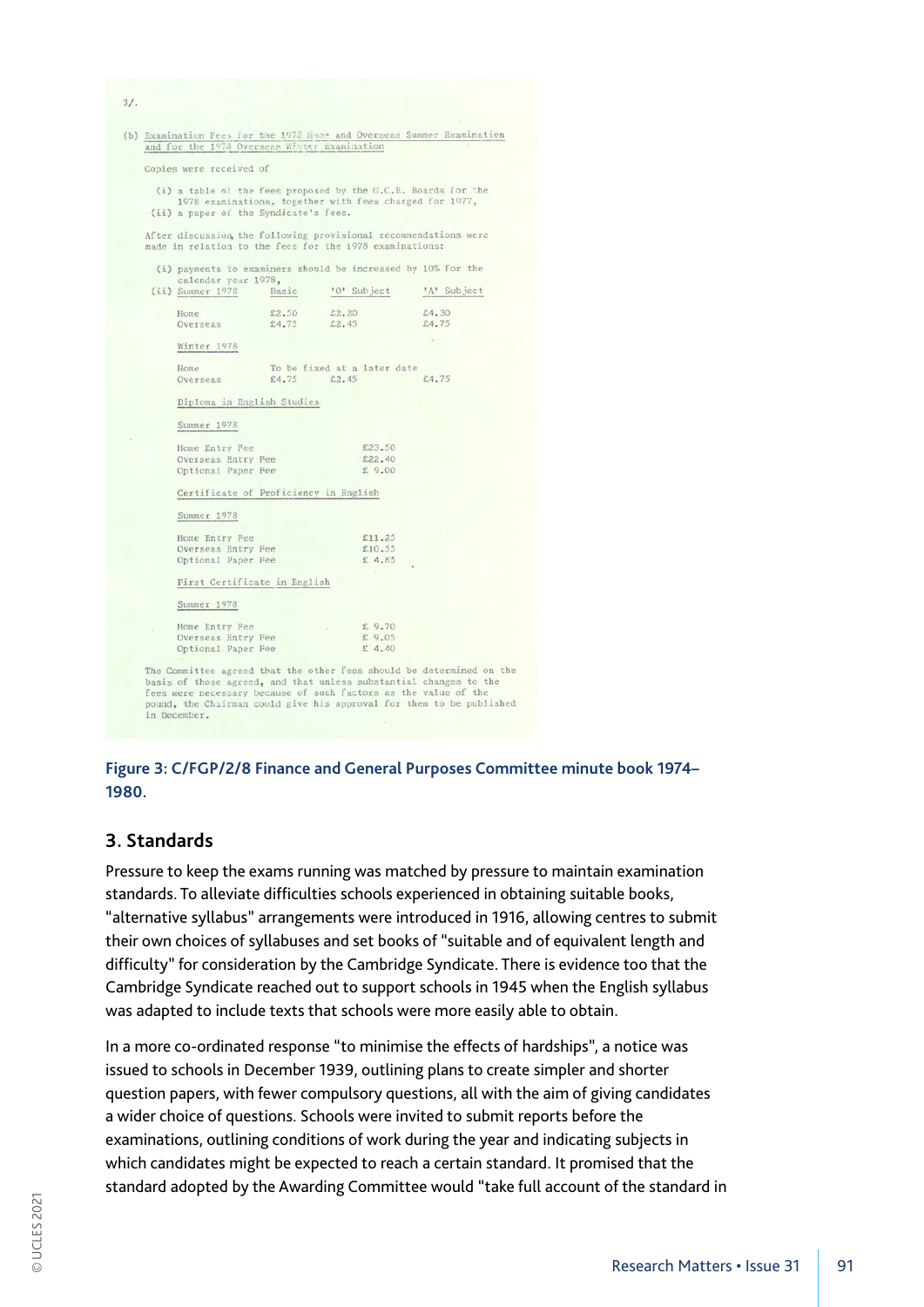a normal year and … pay attention to previous results of individual schools".

In October 1945, the Cambridge Syndicate received a bundle of documents from the Colonial Office. In it were marked candidate scripts, question papers, exam regulations and candidate results compiled by Harold Cheeseman, Examinations officer, relating to the examinations held in Sime Road Internment camp, Singapore, earlier that year. "It will mean a great deal to the candidates to get this recognition", wrote Cheeseman, adding in his accompanying letter that "it will mitigate the loss involved by the war and I have used the possibility of this recognition as an incentive not only to them but to the whole school. It has not been easy to keep up interest and effort".

Cheeseman, a pre-war Examinations officer, had set up a school at Sime Road camp, recruiting teachers and examiners. The arrangements for the examinations included details of the syllabus, centres and panel of examiners. "It was decided", explained Cheeseman, "to set and mark papers strictly in accordance with what were regarded as the normal requirements of the Syndicate". The first batch of scripts, for examinations set in January 1945, had unfortunately been destroyed, but the second, set in August, had survived and were sent to the Cambridge Syndicate for inspection. Despite obvious pressure, not least from Cheeseman and the intervention of the Colonial Office, the Cambridge Syndicate decided not to issue full certificates. Instead, based on inspection of the scripts available, it decided to issue special certificates to the candidates which stated the circumstances and standards reached "in those subjects for which it had been possible to classify results".

Outside of the context of war, an appeal from the Executive Office of Head Mistresses in November 1918 to recognise "the difficulty of schools with influenza during the present school year" persuaded the Cambridge Syndicate to allow the Secretary to "shew a slight degree of leniency [in the forthcoming examinations] with regard to the bare pass". However, a subsequent dip in standards seems to have been temporary; analysing the December 1918 examination session, the Cambridge Syndicate recorded a "general falling off of standards", but the standard of examinations the following summer session was considered "not unsatisfactory".

Standards were discussed in 1948, with regard to examinations in India, and a decision was made to raise the standard of examination in Indian languages from 1950, for both ordinary and higher level examinations. Ultimately, it was suggested, the standards would be aligned to the local matriculation or school leaving examination of the regions concerned. It was also noted that, for matriculation purposes, the standard in English Literature and Mathematics of the Cambridge Examinations was lower than the average local Indian Matriculation Examination. It was proposed that Indian universities would be consulted before any action was taken.

The postal strike of 1971 coincided with a major breach of security in the previous December examinations in East Africa, involving several groups of people in the region, as well as at the Cambridge Syndicate. This combination of difficulties would, according to the Annual Report, have "far reaching repercussions on the processing of results" and subsequent power cuts caused understandable concern for potential disruption to data processing work.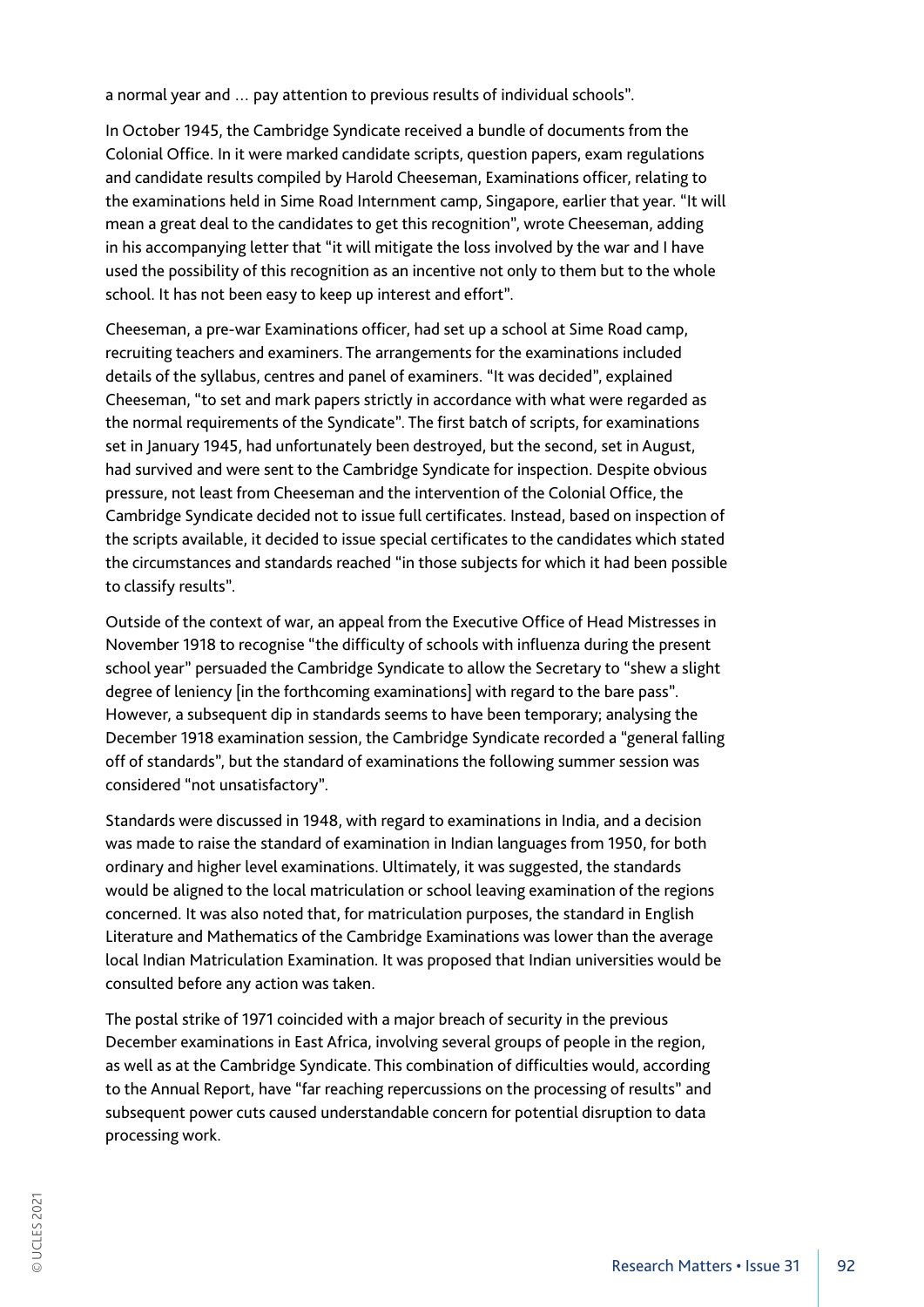# **4. Supporting candidates and staff**

War required not only cost-cutting exercises, but financial support, and several references to a "war bonus" during the First World War hint at a reliance people placed on it; it was raised twice in 1917 with warnings from the General Purposes Committee to "spend it wisely". A similarly stern approach was taken with appeals during the pandemic, all reflecting an era when the continuation of the exams was the primary concern, above practical logistics or the impact on individuals involved.

At the outset of the Second World War, staff welfare was addressed through the issue of an air raid precaution notice instructing staff to learn to use fire extinguishers, carry gas masks and keep office windows open so that they may hear the siren.

During the emergency in India, the Advisory Committee for Overseas Examinations' India and Pakistan sub-committee introduced measures designed to assist students. Fees for transferring centres were waived for the December 1947 session, and arrangements were approved to accept a new centre for Hindu and Sikh students on the same terms as the established college from which those students had been forced to leave. Also, as a consequence of events around Indian partition, the Cambridge Syndicate considered whether an extra session would need to be held in July 1948 to accommodate those students who had been unable to take examinations the previous December. Alongside the decision that this would not be necessary, is the note that one of the Committees would "approach the authorities in India with a view to securing that there should be no consequent hardship for University entrants".

Inflation in the 1970s caused sharp rises in candidate entry fees both in the UK and overseas throughout the decade, but there were also increases in examiner fees. The examiners who transported scripts to collection centres during the postal strike were granted double expenses, and, after the devaluation of the pound, additional payments were made to examiners in the UK. Staff and examiners who worked "exceptional hours" were warmly thanked in the 1971 Annual Report, and an acknowledgment was made to staff who worked "unusual hours" to dodge the power cuts in February 1972. The Cambridge Syndicate was clearly keen to express gratitude to staff at this time of financial hardship. By 1978, finances were stabilising; not enough to allow extra recruitment, but sufficient to drop the staff tea and coffee charges from 20 pence to "a nominal sum"!

# **5. Aftermath and long-term / radical changes**

The shortage of suitable men to run the examinations after the First World War had a direct impact on the role of women. Not only did the regulations swiftly change to allow boys and girls to be examined in the same room, but an unprecedented motion to appoint a female presiding examiner was passed at a centre in 1916.

The most significant post-war change was the introduction of the first national examinations in 1917, when the School Certificate and Higher School Certificate replaced the old Cambridge Locals. The exams were similar in format to the Junior and Senior Locals, as certificate-based exams requiring candidates to take a range of subjects, but the introduction of these new Board of Education examinations marked the first step towards regulation of all UK school examinations.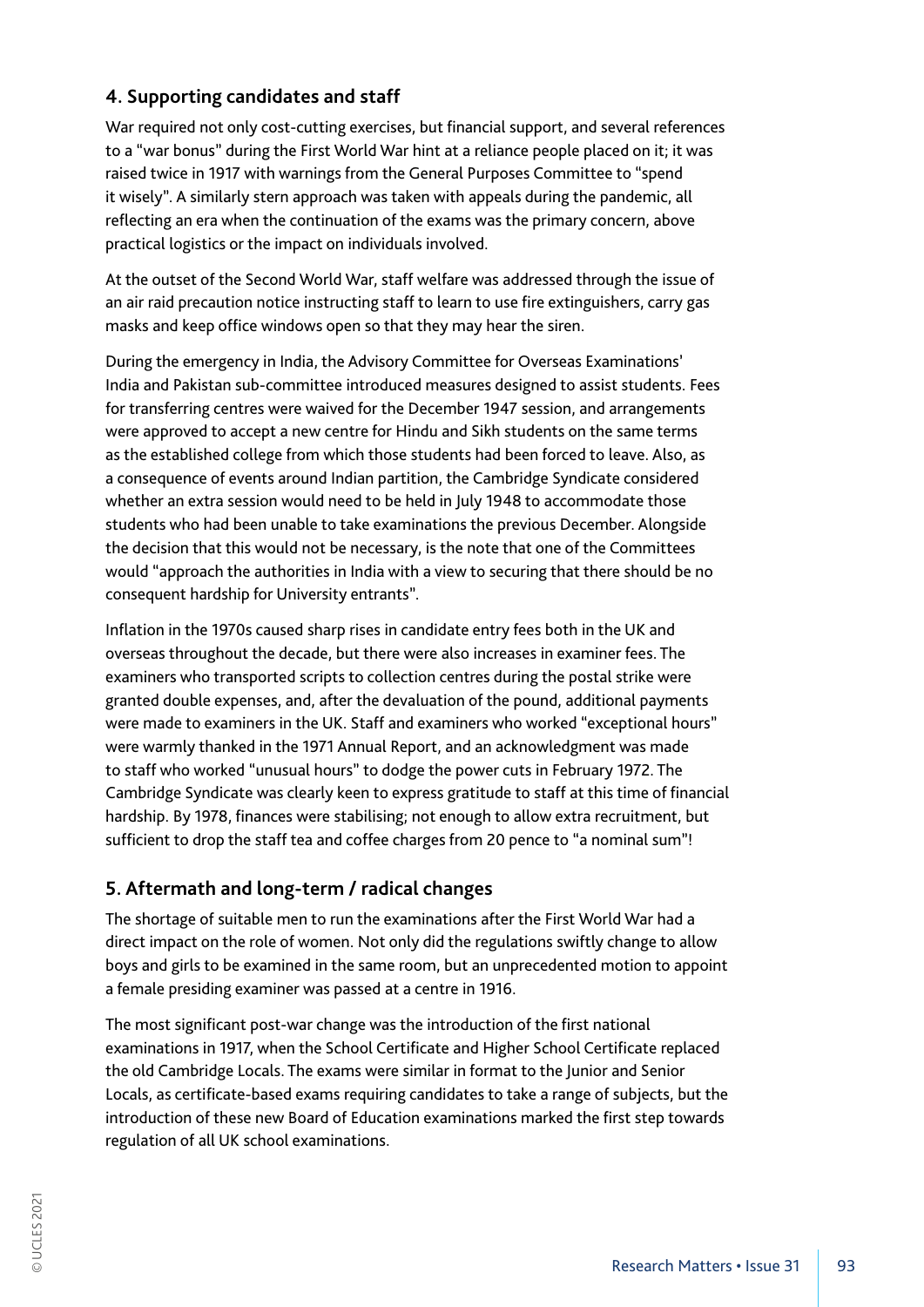Lack of references to the flu pandemic in the Annual Reports or Regulations could be because of its proximity to the First World War, but also due to its creeping prevalence; it was just too obvious to mention at the time. Certainly, although the impact on the exams was significant, it was relatively brief; contemporary references to "broken work" indicate an expectation of short-term disruption which, in the context of the First World War, seems not unreasonable. The records that do exist expose disunity in the Cambridge Syndicate, but the ensuing delay and inaction paid off and "normal" exam operations resumed in 1919.

At a meeting on 4 May 1944, the Cambridge Syndicate issued a statement to the President of the Board of Education: "The Syndicate consider that, before any proposal is adopted for the eventual abolition of the system of external examinations, further inquiry should be conducted into the need for so great a change". In the event, external exams were not abolished, but entered a new phase, with the introduction of the first single subject General Certificate of Education qualification six years after the end of the Second World War. But such a radical consideration, during a period of extreme upheaval, must have been deeply unsettling.

The 1941 Memorandum of Understanding with the British Council is largely credited with allowing the Cambridge Syndicate's English examinations to continue to be held at British Council premises throughout the Second World War. In 1939, there were 31 centres in Europe offering Cambridge English Exams and by 1946, despite the war, this had increased to 39. The Certificate of Proficiency in English was joined by the Lower Certificate in 1939 and the Diploma in English Studies in 1945 and candidate numbers swelled, thanks largely to entries from allied forces, including Italian and Polish prisoners of war. From just 199 candidates in 1938, the Cambridge Syndicate registered 11,258 candidates for Cambridge English Examinations in 1948.

The First Meeting of the Awarding Committee for Overseas Examinations was held on 26 February 1946; by then, Cambridge Local Examinations had been set for candidates overseas for 83 years and the first meetings dealt with several applications relating to examinations which had been held in internment camps during the war. But this newly constituted committee represented a formal move towards managing overseas examinations differently. Within 10 years it had become the Overseas Awarding Committee, from which the Council for International Examinations emerged, before the creation of an entirely separate business unit, what was to become Cambridge Assessment International Education, in 1998. This body oversaw the emergence of Local Regional Committees in the 1950s, localisation programmes in the 1960s, the development of regional departments in the 1980s and 1990s, and the establishment of Regional Offices in the 21st century.

The 1970s were testing times for the organisation—the Annual Report of 1976 references 57 theoretical studies of syllabuses and schemes of examination for proposed new examinations in "the fever for change". There is no doubt that the organisation was affected by the strikes and inflation, but it is unclear how much impact the hardships of the 1970s had on the radical transformation of school examinations in the 1980s; the rationalisation of examination boards to form regional groups to deliver the new GCSE led, ultimately, to the loss of around 19 of the examination boards which had operated in the 1970s.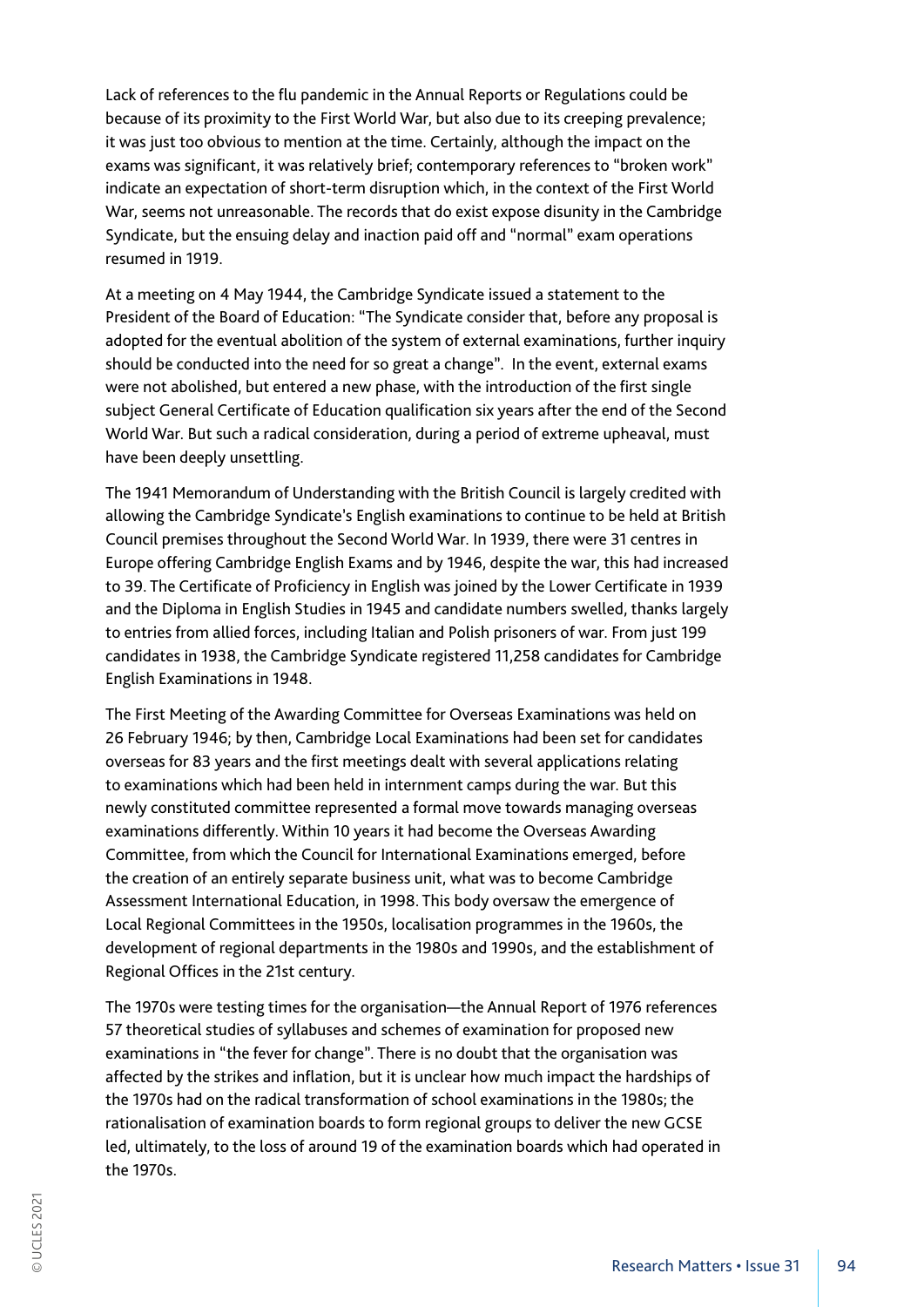# **Summary and discussion**

Investigation of the records around the events and emergencies detailed in our archives collections reveals 10 key areas where, as an organisation, we have previous experience of similar issues and concerns to those we have seen during the 2020 COVID-19 pandemic.

- 1. Interruption to the practical arrangements for traditional examinations.
- 2. Closure of centres.
- 3. Missed examinations.
- 4. Financial disruption.
- 5. Loss or delay to materials.
- 6. New measures brought in at short notice.
- 7. Retuning of corporate principles or standards.
- 8. Loss of staff from the offices.
- 9. General exhaustion and distress among our staff and those we work with.
- 10. Stoicism under duress.

Looking at these through the lens of 2020, and broadly following the chronology of events as they unfolded in 2020, it is possible to see that our actions now are frequently in line with our actions in previous times. The examples show that in the long term, disruption to exams was no bar to significant progress in education or to achievements of the individuals affected.

History has not judged our organisation badly—we have thrived through good times and endured through bad. The crucial question of 2021, however, is not how individual organisations will fare under the current climate but how individual students may be supported to progress through further education and employment in the enforced absence and adaptation of traditional high-stakes assessments.

The sudden and immediate threat posed in March 2020 to the normal procedures and processes of the education system, and in our case especially the assessment industry, mirrors the effects seen during both World Wars and Indian Partition. Within a few weeks, the usual arrangements for assessment in centres were in sudden disarray, with practical issues such as co-ordination of pupils and the running of assessments in centres made very problematic. While centre buildings were not being physically destroyed, their partial closure had a similar effect on the viability of assessments. With the decision to move to Centre Assessed Grades, the financial costs to the organisation became apparent, in the same way as they did during the flu pandemic.

At the same time, in March 2020, closure of office buildings worldwide presented a challenge from a different angle. Processes had to be adjusted in order to work from home offices or, where that was totally impossible, safely within the office spaces. As happened during the Second World War, staff adjusted quickly and efficiently to new measures imposed to heighten their safety. Perhaps there is not that much difference between the obligatory wearing of face masks and the carrying of gas masks.

As the effects of lockdown and school disruptions continued throughout the summer of 2020, thoughts turned to the thorny issue of standards and how to apply them in such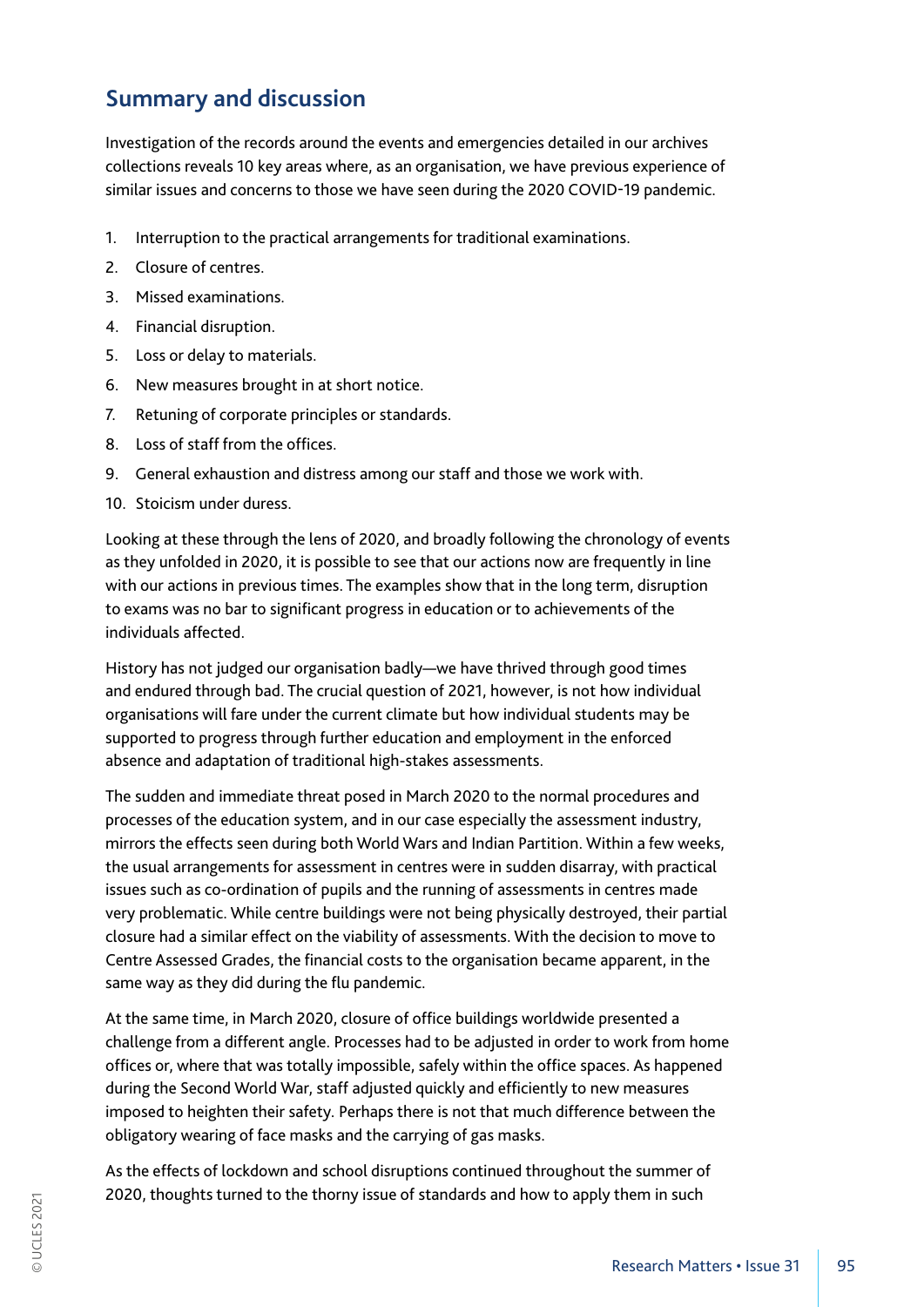different circumstances. Fairness to candidates has always been an underlying principle observed by the organisation, and the measures under consideration mirror very closely those that have been documented in the past—alternative syllabuses, accessible texts, simpler and shorter question papers, even the awarding of extra marks (rather appealingly called a "war bonus for exams" in Malaya in 1945) is recorded, offering wider choice of questions and leniency in applying the usual standard with regard to key boundaries. These are all very familiar areas of debate and concern in 2020 and 2021.

It has been reassuring to see that ill-tempered or discordant discussions are probably entirely normal in unusual situations when many of the protagonists are stressed across different areas of their lives. An anxiety to promote a particular view of the best solution to a problem during a pressured situation can play havoc with social niceties, as evidenced by minutes and notes from the past. While it is tempting to suggest that the sheer numbers of competing voices might have been smaller in the past, the size of committees (for example, those dealing with Indian Partition) are similar to the size of committees today.

It is interesting to contrast the approach to long- and short-term stress for both staff members and key stakeholders such as students and teachers, with the past. Endurance seems to have been the watchword for previous generations and has, certainly, been a feature of the present situation. However, in the 21st century there is positive encouragement to voice anxieties and a great deal more effort is taken to protect, as best it can be, the mental health of all concerned. Previous generations' stoicism (carrying on regardless, even when under extreme duress) has been replaced by a more understanding approach.

The other key contrast we can see with past events is the benefit of modern technology, which has allowed us to solve problems in ways that were simply not available to our predecessors. However, there are similarities with the fact that changes have been implemented that may prove enduring.

At the time of writing, the COVID-19 pandemic is far from over and new disruptions may be ahead; these extracts from the archives are not exhaustive and, in some cases, there is a frustrating lack of detail to draw on, but they highlight some of the difficulties, some of the measures put in place to deal with them, and some of the outcomes. Although our study has been limited to a few key historical events, it has become apparent that almost all of the measures discussed in 2020 have been considered, or implemented, in the past.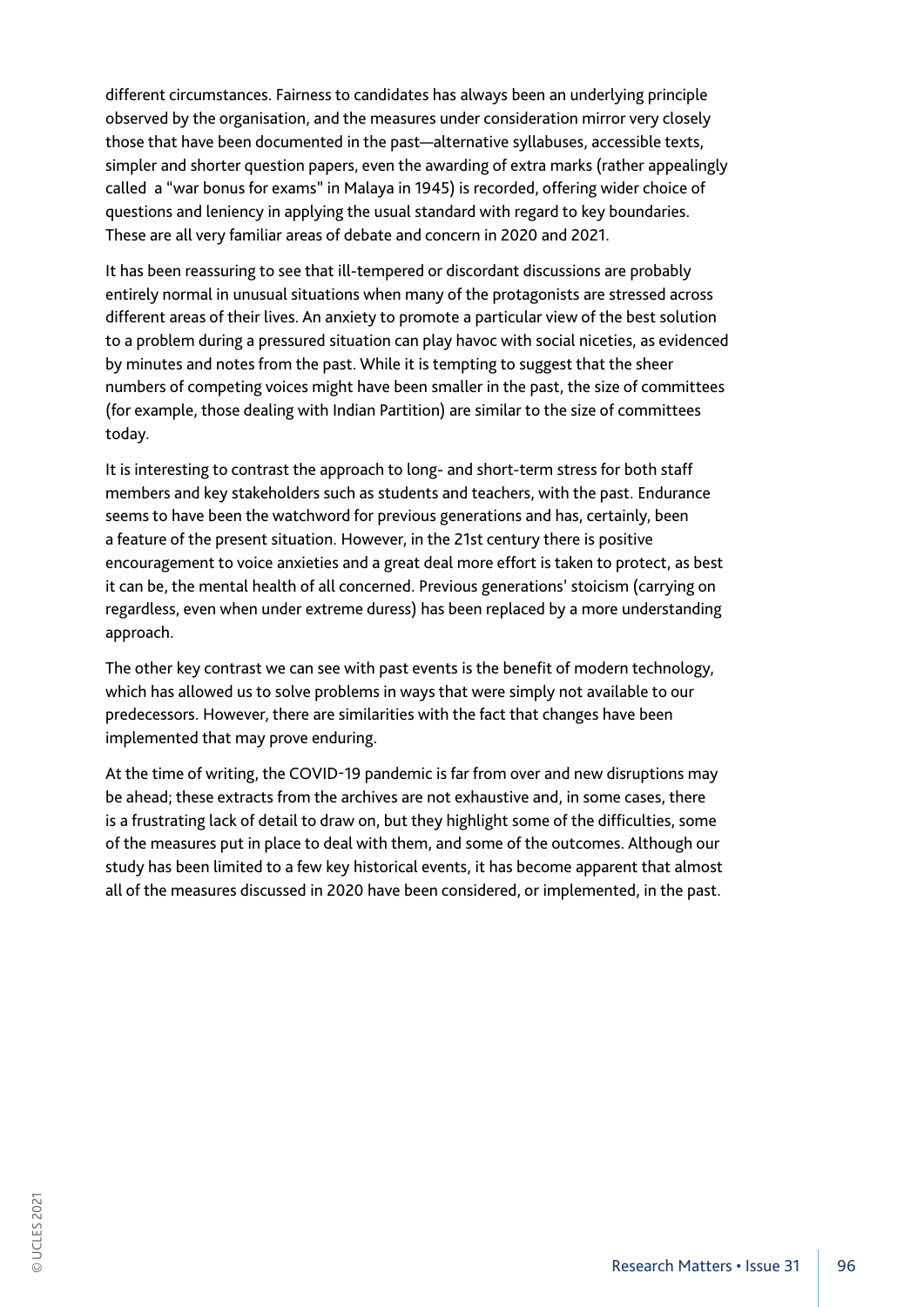# **References**

# **Publications**

Cooke, G. (2020, May 6). How exams survived the war. *Cambridge Assessment Website Blog.* https://www.cambridgeassessment.org.uk/blogs/ve-day-how-exams-survived-thewar/

Elliott, G. (2011). 100 years of controversy over standards: an enduring problem. *Research Matters: A Cambridge Assessment publication, Special Issue 2,* 3–8. https://www. cambridgeassessment.org.uk/Images/567572-100-years-of-controversy-over-standardsan-enduring-problem.pdf

Newton, P. (2011). A Level pass rates and the enduring myth of norm-referencing. *Research Matters: A Cambridge Assessment Publication, Special Issue 2*, 20–26. https:// www.cambridgeassessment.org.uk/Images/567580-a-level-pass-rates-and-the-enduringmyth-of-norm-referencing.pdf

Raban, S. (Ed.). (2008). *Examining the World. A History of the University of Cambridge Local Examinations Syndicate.* Cambridge University Press.

# **Cambridge University Archives**

LES 1/6; Syndicate Minutes October 1914, May & October 1915.

LES 1/7; Syndicate Minutes May 1916 & November 1918.

### **Cambridge Assessment Archives**

### **Printed matter**

Annual Accounts 1970 to 1979.

Annual Reports 1914 to 1919, 1939–1945, 1970–1976.

Bound Volumes of Examination Regulations 1914, 1916, 1939, 1940, 1947.

Class list 1944.

Joint Committee of the Local Exams Syndicate and the British Council Cambridge

Examinations in English Survey for 1948.

### **Unprinted sources**

A/F 3/4; Finance Administration, Clerks Wages Book, 1892–1919.

A/WW11 1/4; Certificates of Supervision and Correspondence on war difficulties, 1943– 1944.

A/WW11 1/3; Papers referring to internment camp examinations in Singapore, 1944–1945.

C/CB 1/2 (Syndicate); May & June 1917, October 1918, January 1919 & October 1919.

C/CB 1/2 (General Purposes Committee); June & October 1917.

C/CB 1/2 (Joint Committee on Examinations); November 1918.